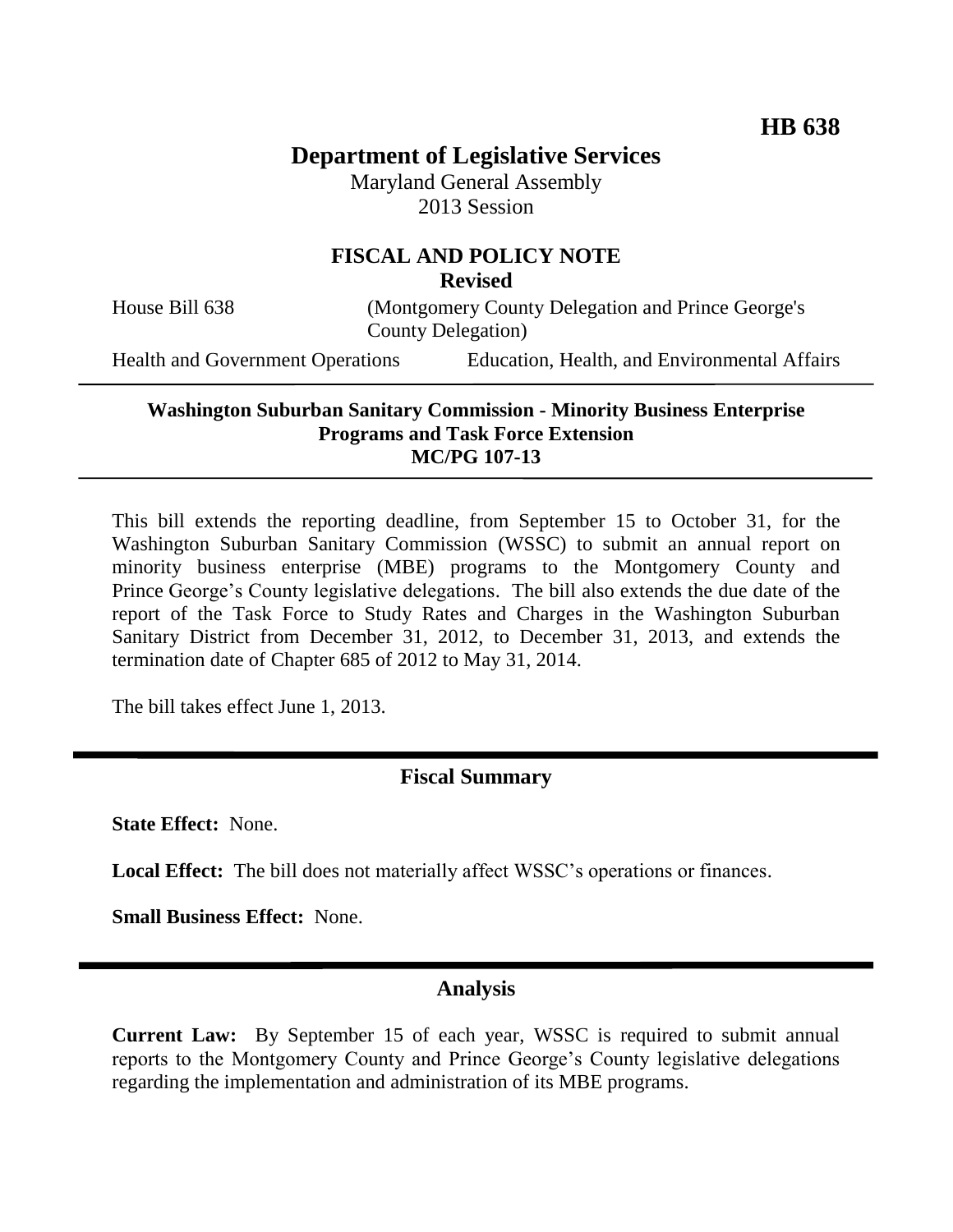Chapter 685 of 2012 (HB 896) established the Task Force to Study Rates and Charges in the Washington Suburban Sanitary District. The Washington Suburban Sanitary Commission (WSSC) must provide staff support for the task force. The task force was required to report its findings and recommendations to the Governor and the Montgomery County and Prince George's County legislative delegations by December 31, 2012.

## **Background:**

## *Minority Business Enterprise Utilization Program*

Chapter 404 of 2012 (HB 902) extended, from July 1, 2012, to July 1, 2017, the authorization of the WSSC minority business enterprise utilization program.

The minority business enterprise utilization program within WSSC helps facilitate the participation of responsible certified MBEs for design/build construction contracts. Solicitations for design/build contracts must include the expected degree of participation by MBEs in the contract. Regulations establishing the minority business enterprise utilization program for design/build contracts must:

- recognize MBEs certified by the State and any other certification program that duplicates the requirements of State certification as an MBE;
- provide for an increase in MBE participation as prime contractors and subcontractors;
- allow some contracts to waive the program's requirements if they conflict with WSSC's overall objectives and responsibilities;
- allow for the graduation from the program of MBEs that no longer require special assistance;
- for solicitations that have an expected degree of MBE participation, require bids and proposals to include proof of involvement by an MBE;
- require contractors to adhere to certain reporting requirements.

WSSC is also authorized to operate a minority business enterprise utilization program for goods and services procurements if it determines that MBEs are underrepresented in those contracts and that such a program is necessary to remedy past discrimination against MBEs. In addition to including most of the requirements for the design/build MBE program, regulations for this program must:

- authorize MBE participation only through subcontracting;
- grant bidding preferences for MBEs of up to the lesser of 5% of the contract value or \$50,000;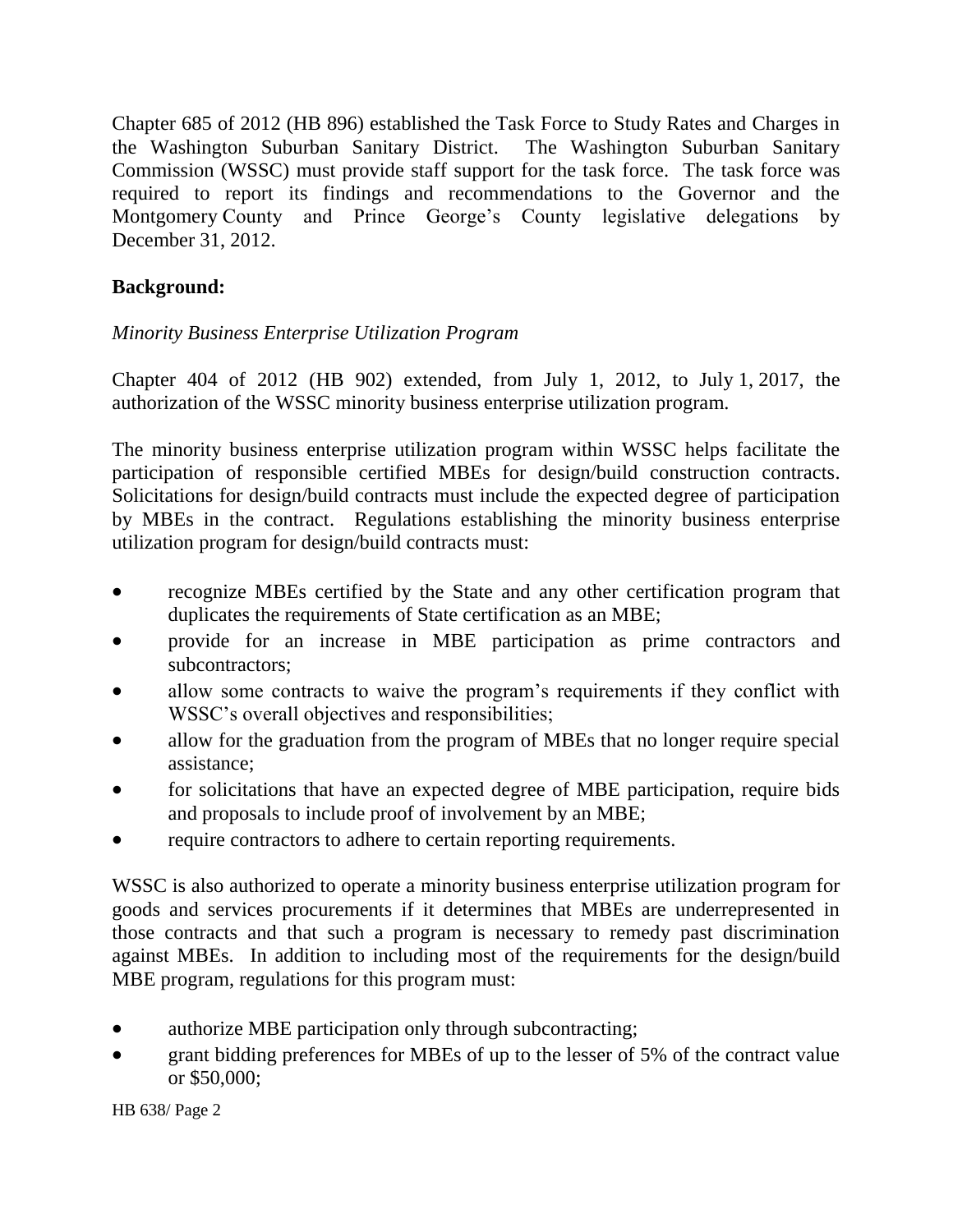- create a sheltered market program that restricts bidding on certain contracts only to MBEs; and
- establish targets that 40% of contracts be awarded to both Montgomery County-based and Prince George's County-based businesses.

The Office of Small, Local, and Minority Business Enterprise (OSLMBE) is charged with:

- promoting and coordinating WSSC's plans, programs, and operations that promote or otherwise affect the establishment, preservation, and strengthening of MBEs;
- promoting activities and use of resources by WSSC, local governments, and private entities for the growth of MBEs;
- providing technical and managerial assistance to MBEs;
- scheduling seminars and workshops to educate MBEs about how WSSC conducts business; and
- ensuring compliance with MBE subcontract participation goals.

OSLMBE is charged with confirming that prime contractors honor their commitments to their MBEs and maintain the promised level of participation by MBE contractors, subject to corrective actions, contract termination, or other remedy identified in the contract. OSLMBE also administers WSSC's optional Local Small Business Enterprise Program.

## *Task Force to Study Rates and Charges in the Washington Suburban Sanitary District*

The task force must (1) determine whether other states have a cap on the percentage that a public utility may increase water and sewer usage rates in a single year; (2) complete a comparison of the water and sewer usage rates and rate increases charged by WSSC with rates charged in other states; (3) determine the effect of a General Assembly imposed rate cap or prepayment discount on WSSC; (4) study the process developers follow in charging for the construction of and connection to water and sewer facilities; and (5) make recommendations on standards for construction of and connection to water and sewer facilities and improving transparency in these practices. The task force is scheduled to terminate on May 31, 2013.

## *Washington Suburban Sanitary Commission*

WSSC is among the largest water and wastewater utilities in the country, providing water and sewer services to 1.8 million residents in Montgomery and Prince George's counties. It has over 460,000 customer accounts, serves an area of around 1,000 square miles, and currently employs more than 1,500 people. The commission operates three reservoirs, two water filtration plants, and six wastewater treatment plants. The six wastewater